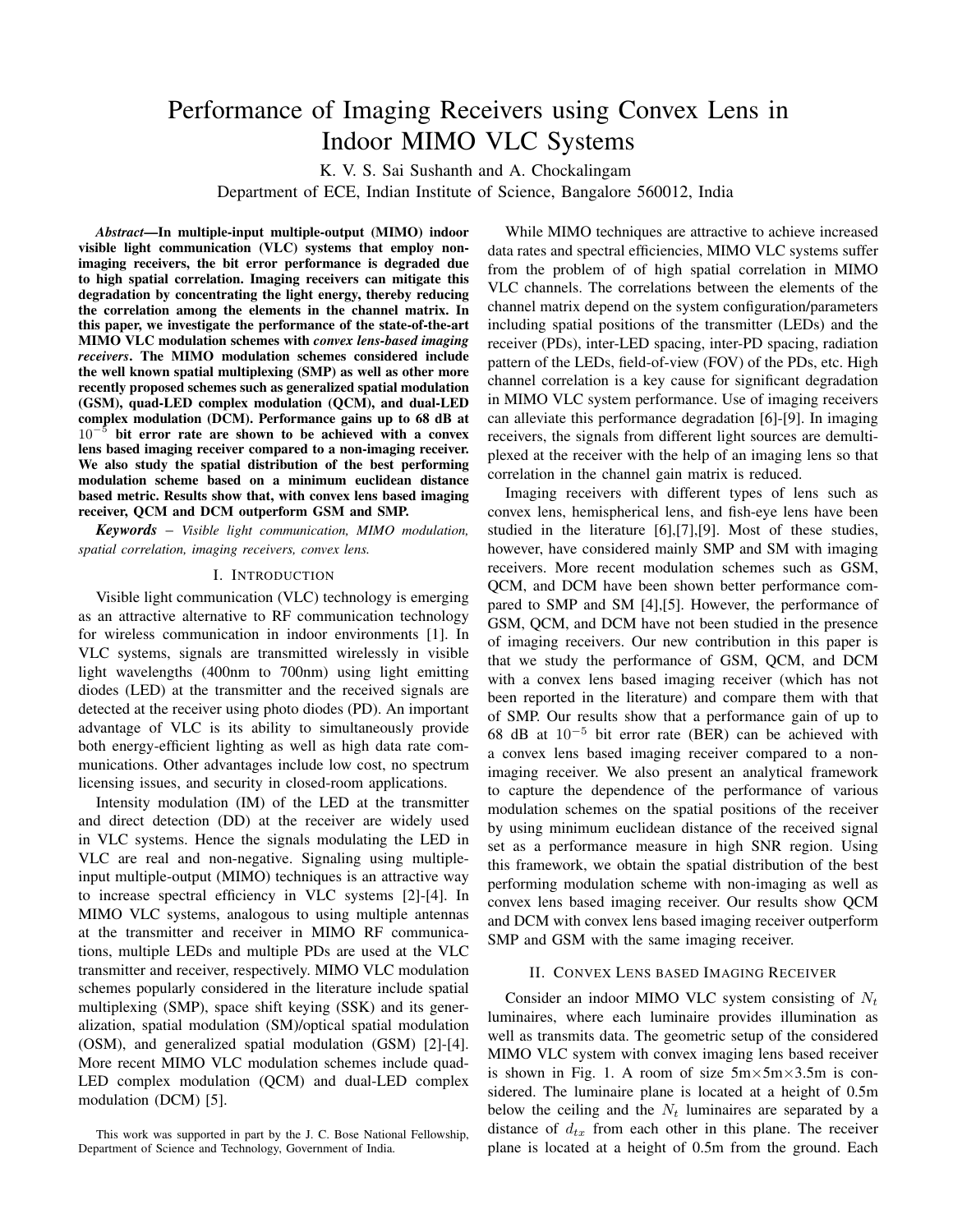

Fig. 1. Indoor MIMO VLC system model with convex lens imaging receiver.

luminaire consists of an array of LEDs arranged such that the luminaire's illumination surface is a square with side length *S*. The LEDs inside the luminaire emit unpolarized white light with lambertian radiation pattern and also perform the conversion of data from electrical to optical domain. In a given channel use, a luminaire is either OFF (zero intensity level) or radiate light with certain intensity level based on the MIMO modulation scheme used. The transmit signal vector **x** of dimension  $N_t \times 1$  is  $\mathbf{x} = [x_1 \ x_2 \ \cdots x_{N_t}]^T$ , where  $x_j$ denotes the light intensity emitted by the *j*th luminaire. At the receiver side, a convex imaging lens is used along with a PD array to receive the optical signals. The PD array consists of  $N_r$  PDs and is placed at the focal plane of the imaging lens such that the center of the PD array lies below the centroid of the aperture of the imaging lens (see Figs. 2, 3). The lens focuses the luminaires onto the PD array and the image of a luminaire on the PD array is defined as a spot. The size of the PD array is chosen such that the spot of each luminaire falls on the PD array for every receiver location inside the room.

Consider the *j*th luminaire with four corner points *A*, *B*, *C*, *D* as shown in the Fig. 2. Let  $C_I$  at location  $(x_{C_I}, y_{C_I}, z_{C_I})$ be the centroid of the aperture of imaging lens. The projection of the *j*th luminaire on the PD array is a spot with corners *A′* , *B′* , *C ′* , *D′* . Let the coordinates of point *A* be (*xA*, *yA*,  $z_A$ ). Then the coordinates of the point  $A'$  are given by

$$
x_{A'} = x_{C_I} - M_j(x_A - x_{C_I}), \tag{1}
$$

$$
y_{A'} = y_{C_I} - M_j(y_A - y_{C_I}), \tag{2}
$$

$$
z_{A'} = z_{C_I} - M_j(z_A - z_{C_I}), \tag{3}
$$

where  $M_j$  is the magnification factor of the imaging lens for the *j*th luminaire which is given by

$$
M_j = \begin{cases} f/(d_j^z - f), & \text{if } \theta_j \le FOV \\ 0, & \text{otherwise,} \end{cases}
$$
 (4)

where *f* is the focal length of the convex lens,  $d_j^z$  is the distance between the *j*th luminaire and the lens along the zaxis (vertical axis),  $\theta_j$  is the angle of incidence of the *j*th luminaire at the aperture of the lens, and FOV is the field-ofview angle of the PD. The side length of the *j*th luminaire is *S* (i.e., the distance between the corner points *B* and *C*). The side length of the spot corresponding to the *j*th luminaire is given by  $S' = M_j S$ . While the size of the spot corresponding to a luminaire depends on the magnification factor and the side length of that luminaire, its position on PD array depends on the receiver location, distance between the luminaires, and



Fig. 2. Schematic showing the imaging of a luminaire on the PD array using convex lens.



Fig. 3. (a) Position of various luminaires on the luminaire plane. (b) PD array with  $N_r = 36$  used in convex lens based imaging receiver.

the magnification factor. The line-of-sight (LOS) channel gain between the *j*th luminaire and centroid of the aperture of the lens, denoted by  $h_j^{\text{Los}}$ , is given by

$$
h_j^{\text{Los}} = \frac{m+1}{2\pi} \cos^m \phi_j \cos \theta_j \frac{A_L}{d_j^2} \text{rect}\left(\frac{\theta_j}{FOV}\right),\qquad(5)
$$

where  $d_j$  is the LOS distance between the centroid of the *j*th luminaire  $(L_i)$  and the centroid of the aperture of the lens  $(C_I)$ ,  $\phi_i$  is the angle of emergence at the *j*th luminaire with respect to the normal at  $L_j$ ,  $\theta_j$  is the angle of incidence at  $C_I$ , *m* is the mode number of the radiating lobe given by  $m = \frac{-\ln(2)}{\ln \cos \Phi_1}$ ,  $\Phi_{\frac{1}{2}}$  is the half-power semi-angle of the LEDs inside the luminaire,  $A_L$  is the aperture area of the lens, FOV is the field-of-view of the PD, and  $rect(x) = 1$ , if  $|x| \le 1$ , and  $rect(x) = 0$ , if  $|x| > 1$ , where *|.|* denotes the absolute value operator (or the cardinality of a set).

Let spot *j* be the spot corresponding to *j*th luminaire on the PD array. Let  $h_{ij}^{\text{M}}$  be the channel gain between the *j*th luminaire and *i*th PD due to the imaging lens [8], which is defined as the ratio of the area of spot *j* that falls on the *i*th PD to the total area of spot *j* on the PD array, i.e.,

$$
h_{ij}^{\text{IM}} = \frac{\text{Area(spot } j \cap i\text{th PD})}{\text{Area(spot } j)}.
$$
 (6)

The net channel gain between the *j*th luminaire and *i*th PD, denoted by  $h_{ij}$ , can be defined as the ratio of total optical power received by the *i*th PD to the total optical power transmitted by *j*th luminaire, and is given by  $h_{ij} = h_{ij}^{\text{M}} h_j^{\text{Los}}$ . The  $N_r$  x 1 received vector **y** at the receiver (in the electrical domain) is given by

$$
y = aHx + n,\t\t(7)
$$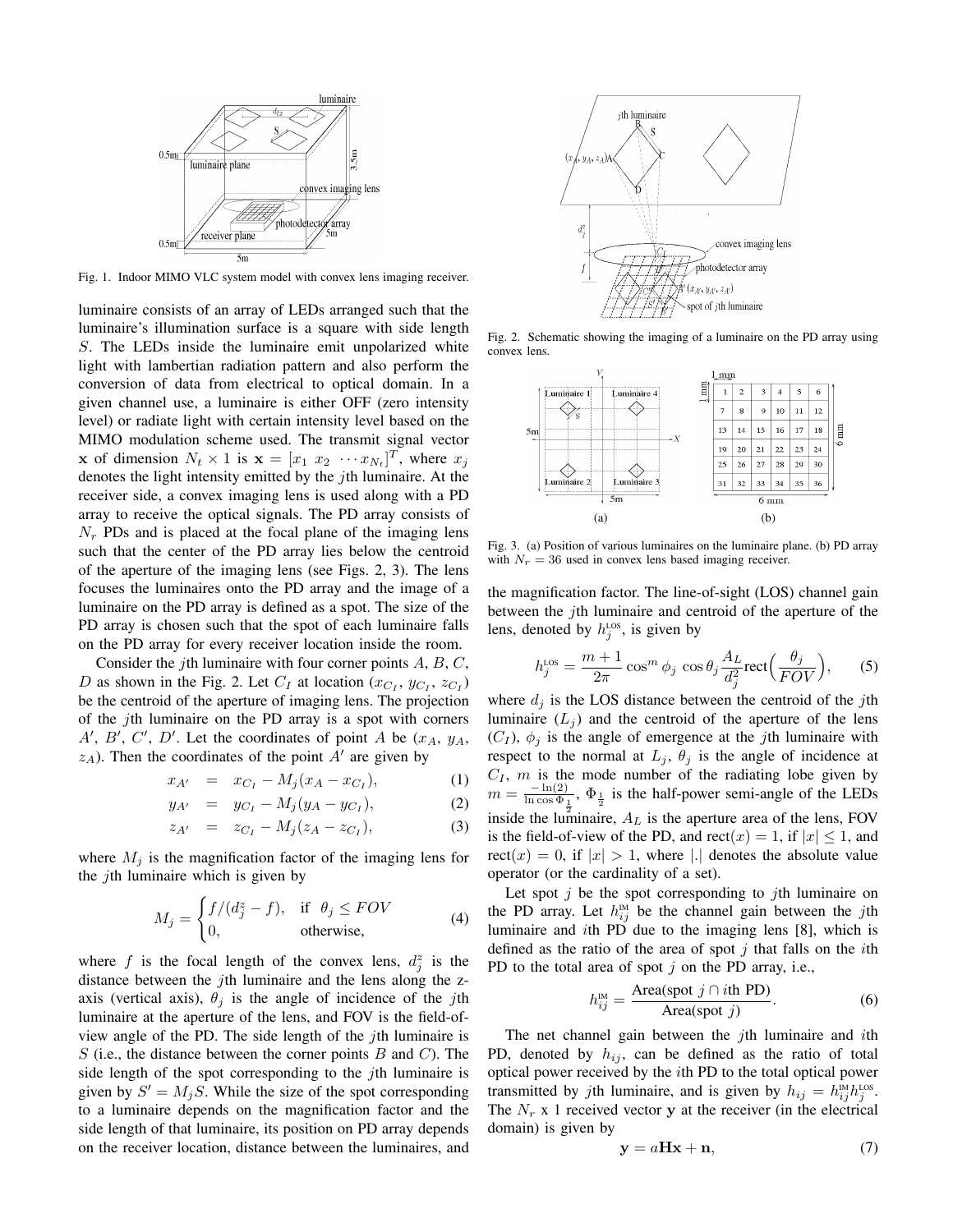

Fig. 4. Spots obtained on the PD array using convex imaging lens at different receiver locations.

| Room        | Length $\times$ Width $\times$ Height | $5m \times 5m \times 3.5m$ |  |
|-------------|---------------------------------------|----------------------------|--|
|             | No. of luminaires $(N_t)$             |                            |  |
|             | Side length of luminaire $(S)$        | 17.68cm                    |  |
| Transmitter | Height from the floor                 | 3m                         |  |
|             | Half-power semi-angle $(\Phi_1)$      | $60^\circ$                 |  |
|             | Mode number, $m$                      |                            |  |
|             | Inter-luminaire distance $(d_{tx})$   | 3m                         |  |
|             | No. of PDs                            | 36                         |  |
| Convex lens | PD dimensions in PD array             | $1mm \times 1mm$           |  |
| based       | Field-of-view (FOV)                   | $85^\circ$                 |  |
| imaging rx. | Responsivity of PD $(a)$              | 0.4 Amp/Watt               |  |
|             | Focal length of the lens $(f)$        | $1.825$ mm                 |  |
|             | Aperture area of the lens $(A_L)$     | 1mm <sup>2</sup>           |  |

TABLE I INDOOR MIMO VLC SYSTEM PARAMETERS.

where *a* is the responsivity of the PD, **H** is the  $N_r \times N_t$ channel gain matrix whose entry in the *i*th row and *j*th column is  $h_{ij}$ , and  $\mathbf{n} = [n_1 \ n_2 \cdots n_{N_r}]$  is the noise vector. The optical intensity values of the  $x_i$ s in  $x_i$  are determined by the modulation scheme used. The electrical-to-optical conversion factor is assumed to be unity. The optical-to-electrical conversion factor at the receiver is given by the responsivity *a* Amp/Watt. The electrical noise  $n_i$ s in **n** are modeled as i.i.d. real AWGN with zero mean and variance  $\sigma^2$ . The SNR at a PD (in the electrical domain) is defined as  $\frac{(aP_r)^2}{\sigma^2}$ , where  $P_r$  is the total received optical power and  $\sigma^2$  is the total noise power at a PD. The total power received at the *i*th PD is given by  $(\mathbf{H}_i \mathbf{x})^2$ . Therefore, the average received optical power is given by  $\mathbb{E}\{\|\mathbf{Hx}\|^2\} = \frac{1}{N_r} \sum_{i=1}^{N_r}$  $\sum_{i=1}^{n} \mathbb{E}\{(\mathbf{H}_i \mathbf{x})^2\}$ , where  $\mathbf{H}_i$  is the *i*th row of **H**, E*{.}* is the expectation w.r.t. the signal vector **x**. Hence, the average SNR at the receiver in the electrical domain is given by  $\overline{\gamma} = \frac{a^2}{\sigma^2 N}$  $rac{a^2}{\sigma^2 N_r} \sum_{r=1}^{N_r}$  $\sum_{i=1}^{n} \mathbb{E}\{(\mathbf{H}_i\mathbf{x})^2\}.$ 

The system parameters considered for the indoor MIMO VLC system are given in Table I. The size and position of the spot on the PD array due to a given luminaire can be found using (1)-(4). The spots on the PD array corresponding to different luminaires when the receiver is located at (0m,0m,0.5m) and  $(1m,-1.5m,0.5m)$  are shown in Figs.  $4(a)$  and  $4(b)$ , respectively. Note that the spots of different luminaires do not overlap on the PD array, leading to correlation reduction in the channel matrix when the convex lens is used at the receiver.

## III. MIMO MODULATION SCHEMES

The considered MIMO VLC modulation schemes are described below.

*A. SMP scheme:* In SMP, *N<sup>t</sup>* positive, real-valued *M*-ary PAM

symbols are sent simultaneously in a channel use through IM of  $N_t$  luminaires. So the achieved rate in SMP is  $\eta_{\rm smp}$  =  $N_t \log_2 M$  bpcu, where  $M = |M|$  and  $M = \{I_1, I_2, \dots, I_M\}$ denotes the *M*-ary alphabet where the intensity of the *m*th symbol in the alphabet is given by  $I_m = \frac{2I_{\text{ave}}m}{M+1}$ ,  $m =$  $1, 2, \cdots, M$ , where  $I_{ave}$  is the average intensity level. For example, if  $I_{ave} = 1$ , the 4-ary PAM signal set is given by  $M = {\frac{2}{5}, \frac{4}{5}, \frac{6}{5}, \frac{8}{5}}.$ 

*B. GSM scheme:* In GSM,  $N_a$  out of  $N_t$  luminaires are activated in a channel use [4]. The selection of which *N<sup>a</sup>* luminaires are activated in a channel use is made based on  $\lfloor \log_2 \binom{N_t}{N_a} \rfloor$  bits. The activated luminaires transmit with intensity levels taken from the *M*-ary PAM alphabet, M. The remaining  $N_t - N_a$  luminaires transmit zero intensity values (i.e., they remain OFF). So the achieved rate in GSM is  $\eta_{\text{gsm}} = \lfloor \log_2 \binom{N_t}{N_a} \rfloor + N_a \log_2 M$  bpcu.

*C. QCM scheme:* In QCM, one complex modulation symbol is sent in a channel use using four luminaires [5]. Let A denote a complex modulation alphabet (e.g., OAM) and  $s \in A$ denote the complex modulation symbol to be signaled in a given channel use. The symbol *s* can be written in the form  $s = s_I + j s_Q$ , where  $s_I$  and  $s_Q$  are the real and imaginary parts of *s*, respectively. Of the four luminaires, two luminaires (say, Luminaire 1 and Luminaire 2) convey the magnitude and sign of  $s_I$  as follows. If  $s_I \geq 0$ , then Luminaire1 emits intensity  $s_I$ ; if  $s_I < 0$ , Luminaire 2 emits intensity  $|s_I|$ . Since  $s_I \geq 0$  or  $\lt 0$ , only any one of Luminaire 1 and Luminaire 2 will be ON in a given channel use and the other will be OFF. Therefore, while the magnitude of *s<sup>I</sup>* is conveyed using IM, the sign of *s<sup>I</sup>* is conveyed through spatial modulation (i.e., which among Luminaire 1 and Luminaire 2 is ON). In a similar way, the other two luminaires (Luminaire 3 and Luminaire 4) convey the magnitude and sign of *sQ*. *Example:* If *s* = 1*−j*3, then Luminaire 1 emits intensity 1, Luminaire 2 is OFF, Luminaire 3 is OFF, and Luminaire 4 emits intensity 3, so that the transmit vector is  $\mathbf{x} = \begin{bmatrix} 1 & 0 & 0 & 3 \end{bmatrix}^T$ .

*D. DCM scheme:* In DCM, two luminaires are used to send one complex modulation symbol in a given channel use. Polar representation of complex symbols is used so that one luminaire conveys the magnitude and other luminaire conveys the phase of the complex symbol. Let  $s \in A$  be the complex modulation symbol and its polar representation is  $s = re^{j\phi}$ , where  $r = |s|, r \in \mathbb{R}^+$  and  $\phi = \arg(s), \phi \in [0, 2\pi)$ . Luminaire 1 emits intensity *r* and Luminaire 2 emits intensity *ϕ*. The transmit vector **x** is given by  $\mathbf{x} = [r \quad \phi]^T$ . *Example:* If *s* = 3 + *j*3, then  $r = 3\sqrt{2}$  and  $\phi = \pi/4$ , so that the transmit  $s = 3 + 33$ , then  $r = 3\sqrt{2}$  *x*<br>vector is  $\mathbf{x} = [3\sqrt{2} \ \pi/4]^T$ .

*E. Minimum distance of received signal sets:* In order to evaluate the relative performance of the above modulation schemes at different spatial positions of the receiver across the room, we consider the following metric that captures the high SNR performance of a given modulation scheme. Let  $\mathbb{S}_{\text{Tx}} = {\mathbf{x}_1, \mathbf{x}_2, \cdots, \mathbf{x}_L}$  be the the set of all possible transmit signal vectors for a given modulation scheme. In the absence of noise, let  $\mathbb{S}_{Rx}$  denote the corresponding received signal set for a given **H**, i.e.,  $\mathbb{S}_{Rx} = \{H\mathbf{x}_1, H\mathbf{x}_2, \cdots, H\mathbf{x}_L\}$ . The set of normalized received signal vectors (i.e., vectors in  $\mathbb{S}_{\text{Rx}}$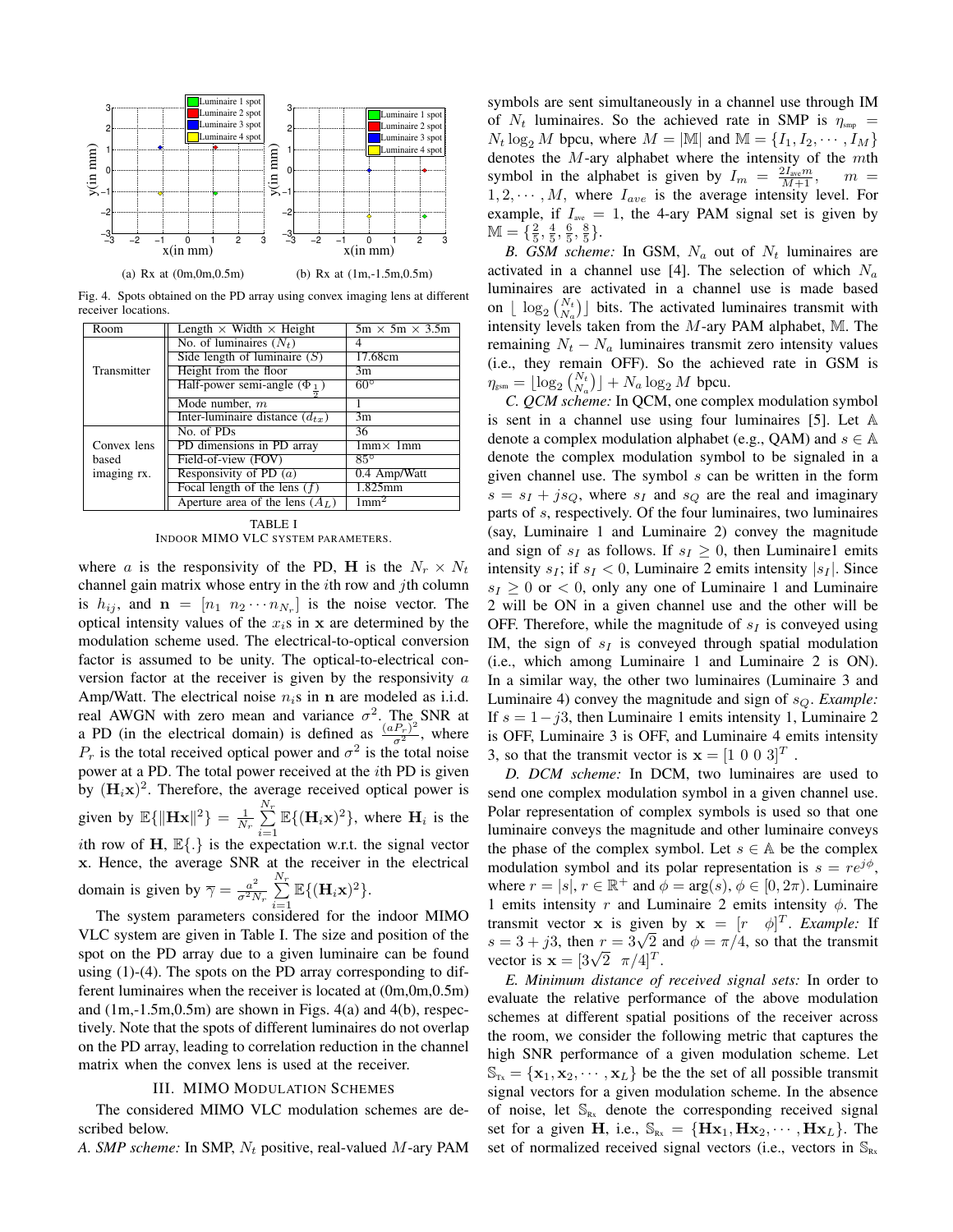normalized by the average received signal power) is given by  $\tilde{S}_{\text{Rx}} = {\{\tilde{\mathbf{y}}_1, \tilde{\mathbf{y}}_2, \cdots, \tilde{\mathbf{y}}_L\}}, \text{ where } \tilde{\mathbf{y}}_i = \frac{\mathbf{H}\mathbf{x}_i}{\sqrt{\frac{1}{LN_r}\sum_{i=1}^{L}||\mathbf{H}\mathbf{x}_i||^2}}.$  The normalized minimum distance of the received signal set is

$$
\tilde{d}_{\min,\mathbf{H}} = \min_{\tilde{\mathbf{y}}_i, \tilde{\mathbf{y}}_j \in \tilde{\mathbb{S}}_{\mathrm{Rx}}, i \neq j} \| \tilde{\mathbf{y}}_i - \tilde{\mathbf{y}}_j \|.
$$
 (8)

Let  $\mathbb{S}_{\tau_x}^{(1)}$  and  $\mathbb{S}_{\tau_x}^{(2)}$  denote the signal sets of two different modulation schemes and  $\tilde{d}^{(1)}_{min,H}$  and  $\tilde{d}^{(2)}_{min,H}$  denote their corresponding normalized minimum distances for a given **H**. At high SNRs, the BER performance of modulation scheme with signal set  $\mathbb{S}_{\tau_x}^{(1)}$  will be better than that of the scheme with  $\mathbb{S}_{\text{Tx}}^{(2)}$ , if  $\tilde{d}_{\text{min},\mathbf{H}}^{(1)} > \tilde{d}_{\text{min},\mathbf{H}}^{(2)}$ . Also, the SNR gap between the BER performance of the two modulation schemes in the high SNR region is given by  $20 \log \left( \tilde{d}_{\min,\mathbf{H}}^{(1)} / \tilde{d}_{\min,\mathbf{H}}^{(2)} \right)$ .

## IV. RESULTS AND DISCUSSIONS

In this section, we present the BER performance results of MIMO modulation schemes in the presence of non-imaging receiver and convex lens based imaging receiver. The modulation schemes considered for comparison are *i*) SMP:  $N_t = 4$ ,  $M = 2$ ,  $I_{avg} = 1$ , *ii*) GSM:  $N_t = 4$ ,  $N_a = 2$ ,  $M = 2$ ,  $I_{avg} = 1$ , *iii*) QCM:  $N_t = 4$ , 16-QAM, *iv*) DCM:  $N_t = 2$ , 16-QAM, the magnitude and phase values are sent through luminaires 1 and 3, respectively. All the above schemes have the same rate of 4 bpcu. Maximum-likelihood (ML) detection scheme is used at the receiver.

*BER vs SNR performance:* The BER performance of the MIMO modulation schemes with non-imaging receiver located at (0m,0m,0.5m) is shown in Fig. 5. In this figure, we plot the simulated BER as well as the analytical upper bound on BER (obtained using union bounding [4]). At moderate-tohigh SNRs, the BER upper bounds for all the schemes are found to be very tight. For the case of non-imaging receiver, the performance of the MIMO schemes suffer due to high correlation among the elements of channel gain matrix. In QCM, DCM, and GSM only two luminaires are activated in a channel use, whereas in SMP, all the four luminaires are activated simultaneously to transmit data. Hence the SMP performs worst among all the schemes as shown in Fig. 5. While spatial indexing conveys information bits in GSM, it conveys the sign of the real and imaginary parts of the QAM symbol in QCM. DCM scheme does not use spatial indexing, and hence the performance of DCM is better than QCM and GSM at low SNRs.

The BER performance of the convex imaging lens based receiver located at (0m,0m,0.5m) is shown in the Fig. 6. In this figure also, the BER upper bounds for all the schemes are very tight at moderate-to-high SNRs. By employing convex imaging lens, the performance of all the modulation schemes has improved when compared to the non-imaging case. This is because of the decorrelation among the elements of channel gain matrix achieved with the help of the convex lens. The performance of QCM, GSM, DCM, and SMP are improved by 36 dB, 36.4 dB, 27.4 dB, and 67.8 dB, respectively. We can observe that SMP and DCM achieve the highest and least performance gains, respectively. This is because SMP is the most affected by spatial interference and spatial correlation in the non-imaging case, and so the benefits of imaging effect by



Fig. 5. Analytical upper bound on BER and simulated BER for different MIMO modulation schemes using non-imaging receiver.



Fig. 6. Analytical upper bound on BER and simulated BER for different MIMO modulation schemes using convex imaging lens based receiver.

the lens is the maximum. Even with this improvement, SMP performs worse than GSM and QCM.

*Effect of varying*  $d_{tx}$ *:* The BER vs  $d_{tx}$  performance of different MIMO modulation schemes using convex imaging lens based receiver at location (0m,0m,0.5m) at 8 dB SNR is shown in Fig. 7. At low  $d_{tx}$  values, the spots due to different luminaires get overlapped resulting in non-zero correlation among the elements of channel gain matrix. Hence for all the schemes, the BER is high at low values of  $d_{tx}$ . But as  $d_{tx}$ increases, the amount of overlap among the spots decreases and the BER performance gets improved. After certain value of *dtx*, the spots due to different luminaires do not overlap and there is no correlation among the channel gain matrix elements. Hence for  $d_{tx} > 0.25$ m, the BER performance remains almost the same. As in Fig. 6, QCM achieves the best performance.

*Effect of varying receiver location:* As discussed in earlier section, the MIMO scheme with higher  $d_{\min, \mathbf{H}}$  value has better BER performance than the the one with lower  $d_{\min,\mathbf{H}}$  value. The  $d_{min, H}$  values obtained for different modulation schemes at different receiver locations for convex imaging lens based receiver and non-imaging receiver are presented in Table II. As the receiver location changes, the LOS channel gain changes and so the  $d_{\min,\mathbf{H}}$  values also changes. For all the modulation schemes, convex imaging lens based receivers have higher  $d_{\min, \mathbf{H}}$  values than that of non-imaging receivers. Thus at high